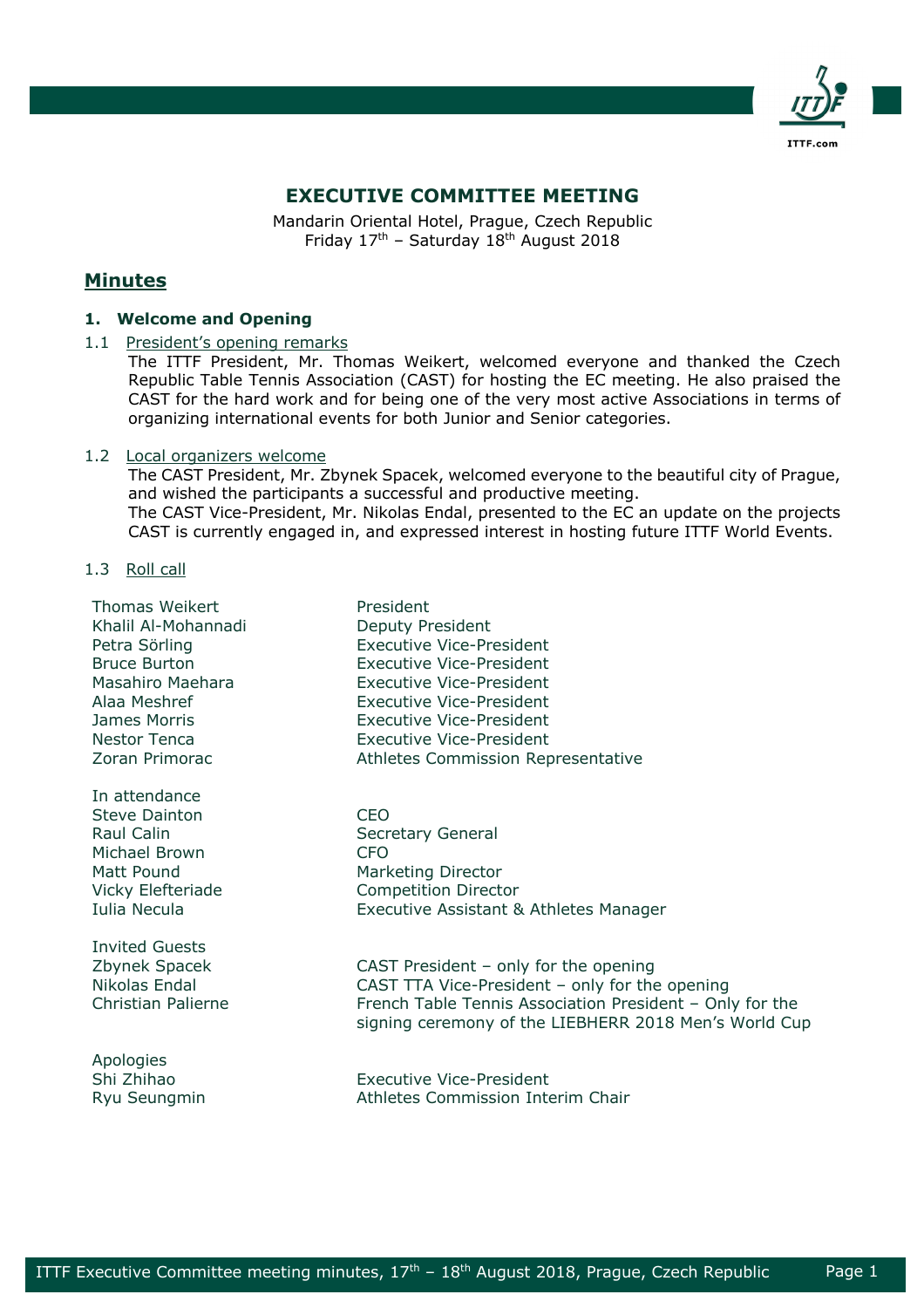

# 1.4 Adoption of the agenda

The Agenda was adopted with the following additions:

- 11.4 Complaint to the Ethics Commission
- 11.5 Omar Assar case
- 11.6 Aspire Academy visit
- 11.7 TTX Beach Asian Games
- 11.8 Visit to Russia
- 11.9 Players withdraw at major ITTF events
- 11.10 Signature of the contract of the LIEBHERR 2018 Men's World Cup

# **2. Minutes of the previous Executive Committee meeting**

2.1 Adoption of the Minutes of the previous meeting  $(28<sup>th</sup>$  of April and  $6<sup>th</sup>$  of May 2018) The minutes of the previous meetings were approved and signed by the President.

### 2.2 Business arising from the Minutes

The Secretary General, Mr. Raul Calin, reported to the EC that the eligibility criteria for the Merit Award need a revision as decided in Halmstad. A new proposal is to be elaborated by the EC member in charge, together with the Nominations Committee, and will be presented to the next EC in December.

# **3. CEO Update**

# 3.1 Staff update

The ITTF CEO, Mr. Steve Dainton, updated the EC on the new organizational chart and staff structure announcing the two major shifts at Senior Management level: Mr. Matt Pound has been promoted to the position of Marketing Director and Mrs. Vicky Eleftheriade to the position of Competition Director.

Mr. Dainton stated that since the WTTC in Halmstad, the ITTF registered its most active period in terms of staff / consultants' recruitment, following a proper selection process.

In the Competition Department, he announced that Ms. Zena Sim was promoted to the position of Head of World Cups & ITTF Challenge, and two more Competition Managers positions will soon be filled once the selection process is finalized.

The CEO highlighted the need to grow the competition team due to the increased number of events and he stated that a Competition Managers' workshop will take place in November in Singapore.

Mr. Dainton also updated the EC on the changes inside the High Performance and Development Department as Mr. Ramon Ortega Montes was promoted to Continental Development Manager and Mr. Massimo Costantini was hired as the new High-Performance Manager. He announced that more interviews were being performed to fill the positions of Asian and Pan Am Development Manager.

Following the decision in Halmstad, it was reiterated that anyone holding a position in the ITTF Staff Chart shall not simultaneously occupy an elected official position within the ITTF.

In the Marketing area, Mr. Cheng Howe was hired as the Marketing and Event Manager after successfully concluding his internship at the ITTF Asia Pacific headquarters, and the positions of Content Manager & Asia Pacific Marketing Manager will soon be filled.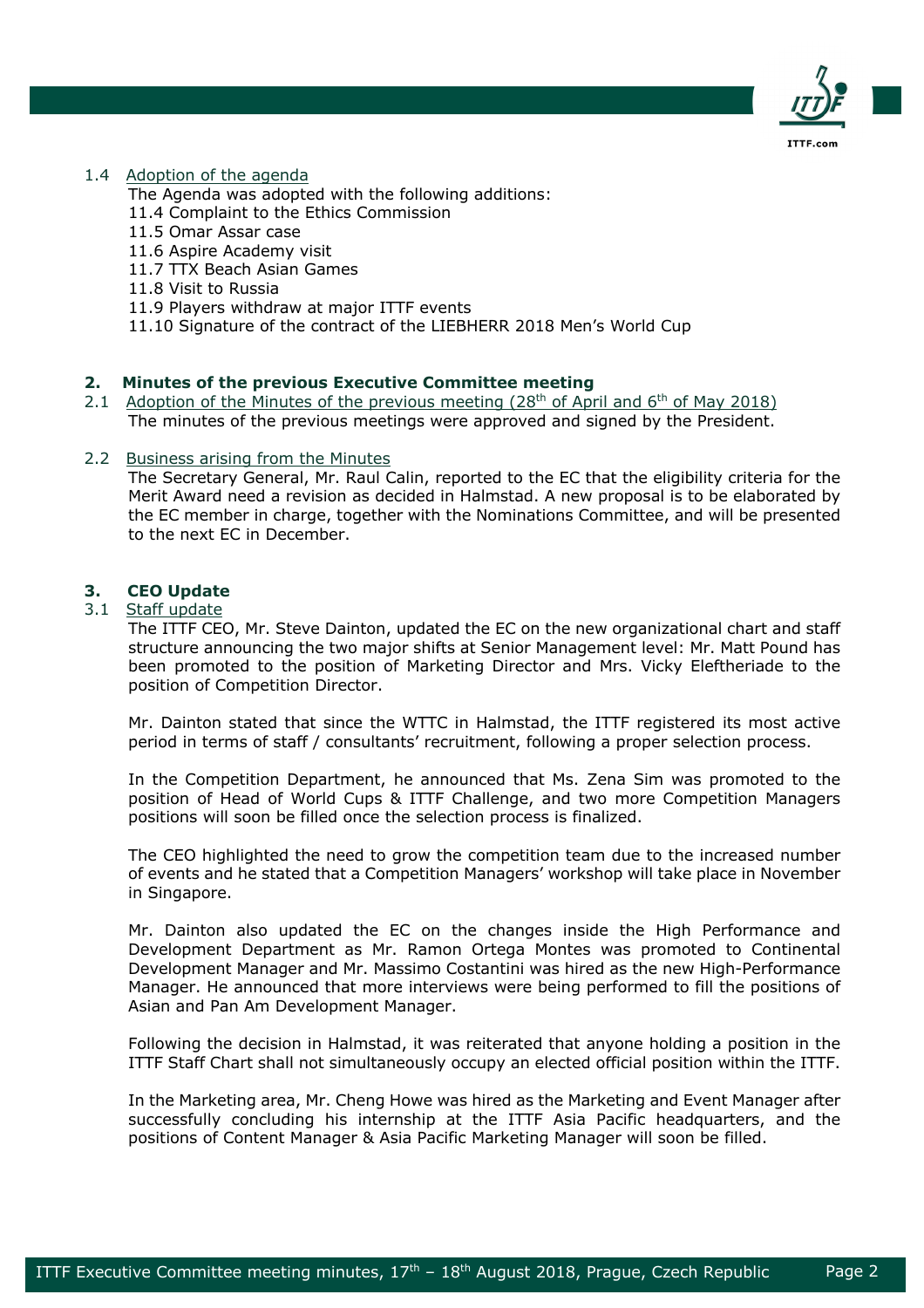

The ITTF Secretary General, Mr. Raul Calin, updated the EC about the Operations Department, acknowledging the significant improvement in the area of Finances, with the use of a new Financial software tools and the introduction of a multiple-layer approval system for payments' authorization.

Mr. Calin also expressed that, as part of the professionalization in the area of Equipment, an equipment manager will be hired very soon. The position of Technical Official Manager had also been advertised and it's expected to be filled soon.

The ITTF Executive Vice-President, Mrs. Petra Sörling, emphasized the need of the ITTF to take the lead in hiring professional staff to work on matters that are currently run by committees. Mrs. Sörling also warned about the necessity of innovation as the IT tools used in the past were quite primitive.

The ITTF Executive Vice-President, Dr. Alaa Meshref, highlighted the importance of the online registration, data base integration and professionalization in terms of IT, and the CEO provided an update on the outcome of the IT meeting held in Singapore and the necessity of hiring a Web Developer and Database Manager as soon as possible.

The ITTF CEO reported that in the case of the Museum curator, Mr. Chuck Hoey, an official contract has been signed in order to legalize his status, as there was no pre-existing legal document regarding his hiring.

The Secretary General continued by explaining that the new management is introducing software to control, evaluate and report the performances in the different areas of the organization, and that Mr. Brown, as the person in charge of HHRR, will be the main responsible for its implementation and oversight.

After interviewing several candidates, the Head of TTX will be decided in the following weeks.

In regard to the ITTF Foundation, the CEO informed the EC that the documents for the Official Registration at the Chamber of Commerce in Switzerland are on track to be finalized soon. New positions within the ITTF Foundation are to be opened and advertised in the next couple of weeks.

### 3.1.1 Senior Management Meeting update

The ITTF CEO updated the EC on the Senior Management Meeting held in Qatar from  $3<sup>rd</sup>$  to 6th of July.

As a newly incorporated type of meeting, he proposed for the future meetings to consider adequate timelines as well as a better structure and organization. Those management meetings will ideally be scheduled a few weeks before the EC meeting in order to optimize its effectiveness, and to help prepare the necessary information and reports for the EC in advance.

The EVP, Mrs. Petra Sörling, acknowledged that the introduction of the Team Management Meetings is a very important step to become more professional, and a good opportunity for the staff responsible for each area to report to the CEO, so he can, in turn, report to the EC with the key information, keeping the EC focus on the strategic decisions.

# 3.2 Strategic Plan update

The ITTF CEO stated that after 2018 WTTC in Halmstad, he has received very positive feedback in regard to the Strategic Plan, praised by many stakeholders.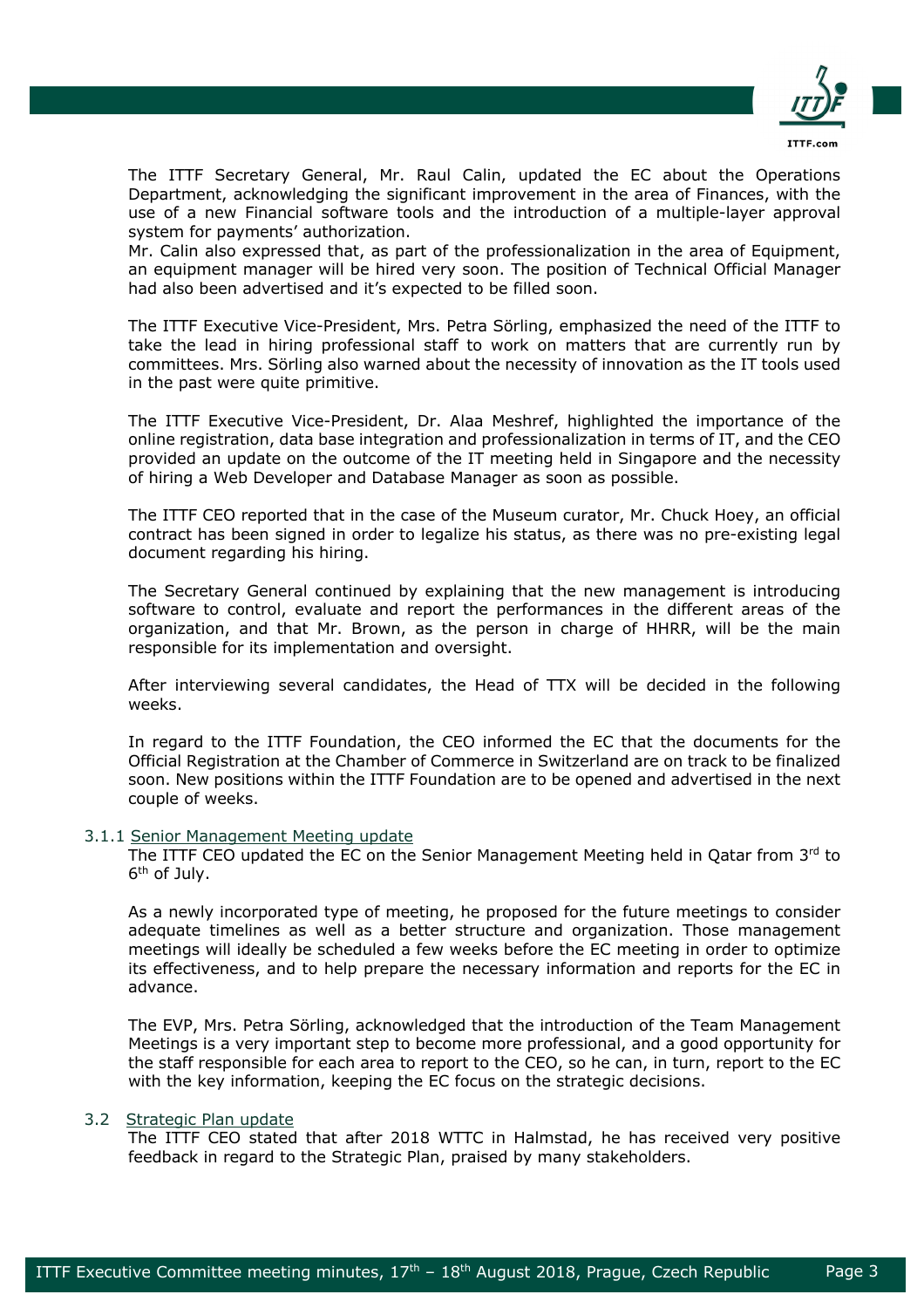

The ITTF CFO, Mr. Michael Brown, noted that online versions of the Strategic Plan are available in English and Spanish, and it's currently in the process of being translated into the rest of the official languages such as French, Arabic and Chinese.

# 3.2.1 Operational Plan update

The ITTF CEO updated the EC on the Operational Plan and its 50+ key objectives. Mr. Dainton praised the effort and involvement of Mr. Michael Brown, working alongside with Deloitte's consultants on the internal planning and establishing the ITTF timelines and pathways on how to achieve the objectives of the Strategic Plan through the operational plan.

### 3.2.2 Continental Forums update

The ITTF CEO updated the EC on the Continental Forums and the objective of engaging the membership and sharing the vision of the new ITTF.

Successful Continental Forums have been held in Europe and Latin America, including discussions related to the Strategic Plan, the new WTTC system, the Constitution update, the ITTF Foundation and TTX.

The EVP, Mrs. Petra Sörling, noted that the ITTF ETTU Forum held in Romania, was very interactive and very well received by the participants, and congratulated the ITTF staff for the tremendous work done preparing and delivering it.

The EVP, Mr. Nestor Tenca, noted that the ITTF LATTU Forum in Costa Rica, was an excellent opportunity to inform the National Associations about the new ITTF goals and objectives.

Mr. Tenca added that all the delegates enjoyed the professional presentations and the delivery of the event and expressed gratitude on behalf of the ITTF members of Latin America for the opportunity given to exchange ideas between them and the ITTF management.

The ITTF CEO stated that the next ITTF Continental Forum will be held in Africa, on 3rd and 4th of September, hosted by the Mauritius Table Tennis Association. He also noted that the locations and dates of the next forums to be held in Oceania, Asia and North America are still to be decided.

### 3.3 Future Events Working Group (FEWG)

The ITTF CEO informed the EC that after the approval in Halmstad, it was agreed that the FEWG will continue its work with the objective of creating a comprehensive system that will ensure the growth of the WTTC with more National Associations' participation, as its main focus.

The next FEWG meeting will be held in Alicante, on  $17<sup>th</sup>$  and  $18<sup>th</sup>$  of September prior to the European Championships.

### 3.4 Boosting Working Group

The ITTF Secretary General reported that the boosting working group is finally confirmed and can start their deliberations.

A proposition should be presented at the next EC meeting in December in order to be eventually presented to the 2019 AGM in Budapest.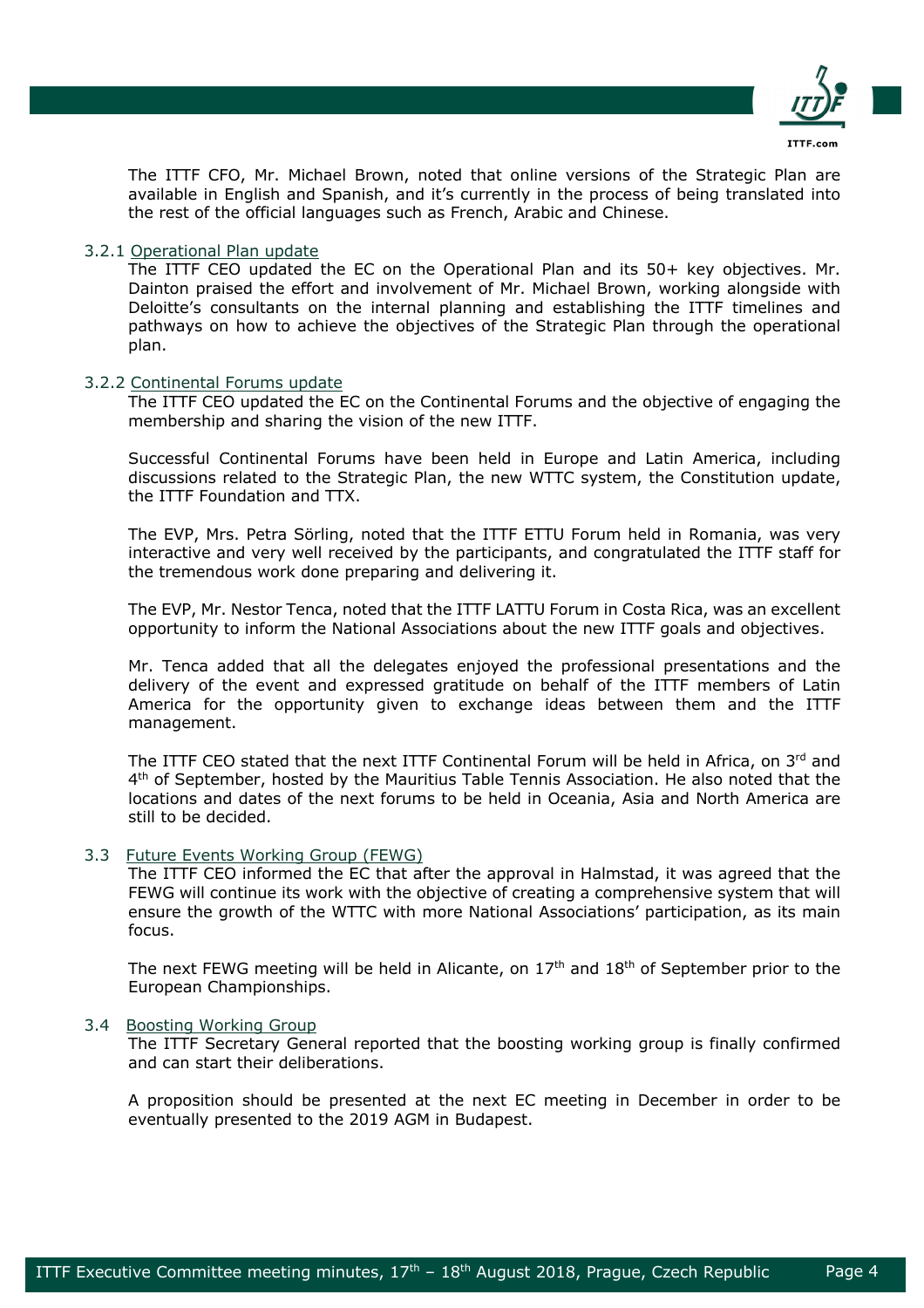

### 3.5 Information & Technology

The ITTF CEO gave an update after the finalization of the collaboration with TMS that led to the current situation and the progress after 8 months of collaboration with Bornan.

Mr. Dainton stated that he was satisfied with the overall outcome especially when considering all the complications caused by TMS's lack of cooperation during the transition process of the data base and IT systems.

The Marketing Director, Mr. Matt Pound, reported about the meeting he and Mr. Raul Calin had in Madrid with Bornan representatives and updated the EC on the next steps and deadlines.

He reported that it was agreed to focus the work on the main priority areas such as automated World Ranking, online entry system, Registration, Integration and Centralization of the Database, and established new delivery deadlines for each and every one of the phases.

The Executive Vice-President, Dr. Alaa Meshref, mentioned that it is necessary to have technical staff on site during the main events as it's very difficult for Competition Managers to deal with complicated IT situations. He also noted that it is very important to be very clear on the ownership of the software.

# **4. Athlete's Commission**

The AC representative, Mr. Zoran Primorac, updated the EC on the Athletes Commission' election process and the next steps. He also noted that the next Para TT representatives' elections will be held on  $17<sup>th</sup>$ ,  $18<sup>th</sup>$  and  $19<sup>th</sup>$  of October, during the ITTF World Para Table Tennis Championships in Lasko - Celje, Slovenia.

Due to the short timelines, it was recommended and agreed that the EC will appoint the three members by the end of October 2018, and the AC should appoint the two remaining members by the 15th of November.

Mr. Primorac also requested advice on how to proceed with the election process of the Chair of the Athletes Commission.

The ITTF CEO recommended that once the full commission is established, the members should meet and elect their Chair. Further discussions are to be held with the current AC Interim Chair, Mr. Ryu Seung Min, about the possibility of hosting the meeting in Korea during the World Tour Grand Finals.

### **5. Operations Program**

# 5.1 Finances

The ITTF CFO, Mr. Michael Brown, updated the EC on the finances stated as of  $31<sup>st</sup>$  July 2018. He reported that live accounts are available almost daily thanks to the managing staff and especially due to the new financial software, which helps to implement and process the various financial actions.

Mr. Brown highlighted that the current negative balance is not a true reflection of the situation because, moving forward, a significant amount from the Olympic Fund will be released at the end of the year.

He recommended that in the future the allocated Olympic Fund should be managed differently by releasing funds on a monthly, or quarterly basis, to provide a more accurate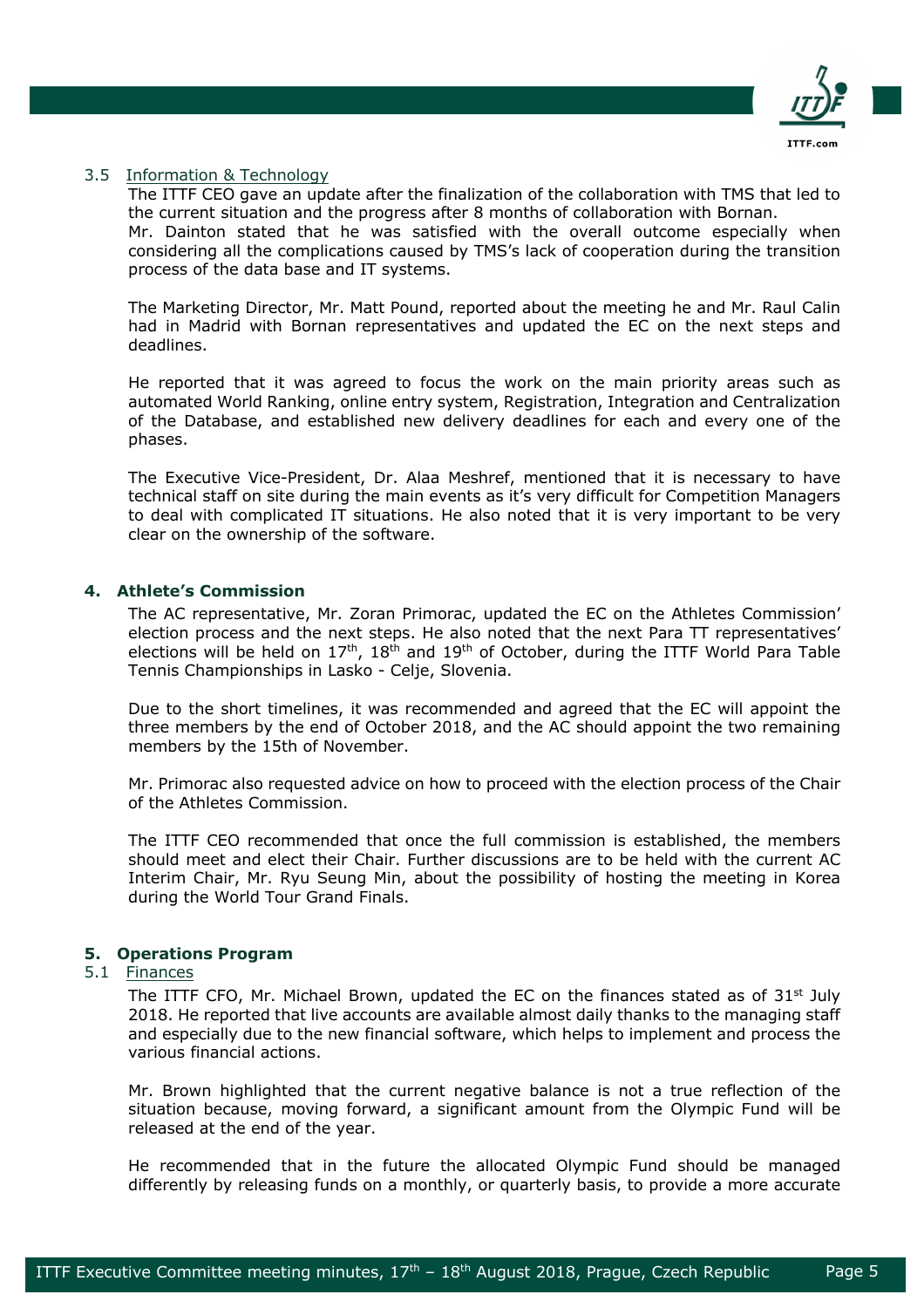

reflection of the current state of the finances. However, Mr. Brown informed that the forecast for 2018 is a positive balance.

The Executive Vice-President, Mrs. Petra Sörling, was happy to be able to present, for the first time, Financial statements periodically at each of the EC meetings, and highlighted that further detailed reports and comparisons with the previous years may be provided moving forward.

The ITTF CEO noted that while working on the budgeting, it is important to find the optimal balance between having a positive result and long-term investment in staff and development in all different areas.

The ITTF CFO presented to the EC the newly updated ITTF Financial Policies.

#### 5.2 ITTF Headquarters

The CEO, reviewed the history and circumstances that led to the establishment of the ITTF Headquarters in Lausanne. He also mentioned that the financial dependency that the ITTF had on the Olympic funding changed from almost 80% in the past to 18% currently.

Due to the growing number of operations in the Singapore Office as well as other financial reasons, it was suggested to reconsider if it's still in the best interest of the ITTF to maintain its headquarters in Lausanne. In order to reconsider the location of the ITTF Headquarters, a tender document will be prepared for worldwide distribution.

Mr. Dainton also reported that after analysing the existing assets and properties, in the current situation it is recommended to sell the ITTF property in Switzerland and reinvest the capital in active assets around the world that will help in the development and/or professionalization of the ITTF.

The EC decided to address an expression of interest to look for a new potential headquarters and to inquire on the feasibility and possibility of selling the Switzerland property. However, the EC noted that a change in Headquarters location must first be approved by the AGM.

### **01-EC-20180818**

The Executive Committee decided to open an expression of interest to look for a new potential headquarters.

### **02-EC-20180818**

The Executive Committee decided to inquire on the feasibility and possibility of selling the ITTF property in Switzerland.

#### 5.3 Offices update

The ITTF Secretary General updated the EC about the new Lausanne Office, operative since July 1st, 2018.

The ITTF CEO updated the EC on the Singapore Office situation and highlighted the need to move into new facilities due to the increased number of staff. He also spoke about the possibility of collaboration and office share with the Sportsmaster staff.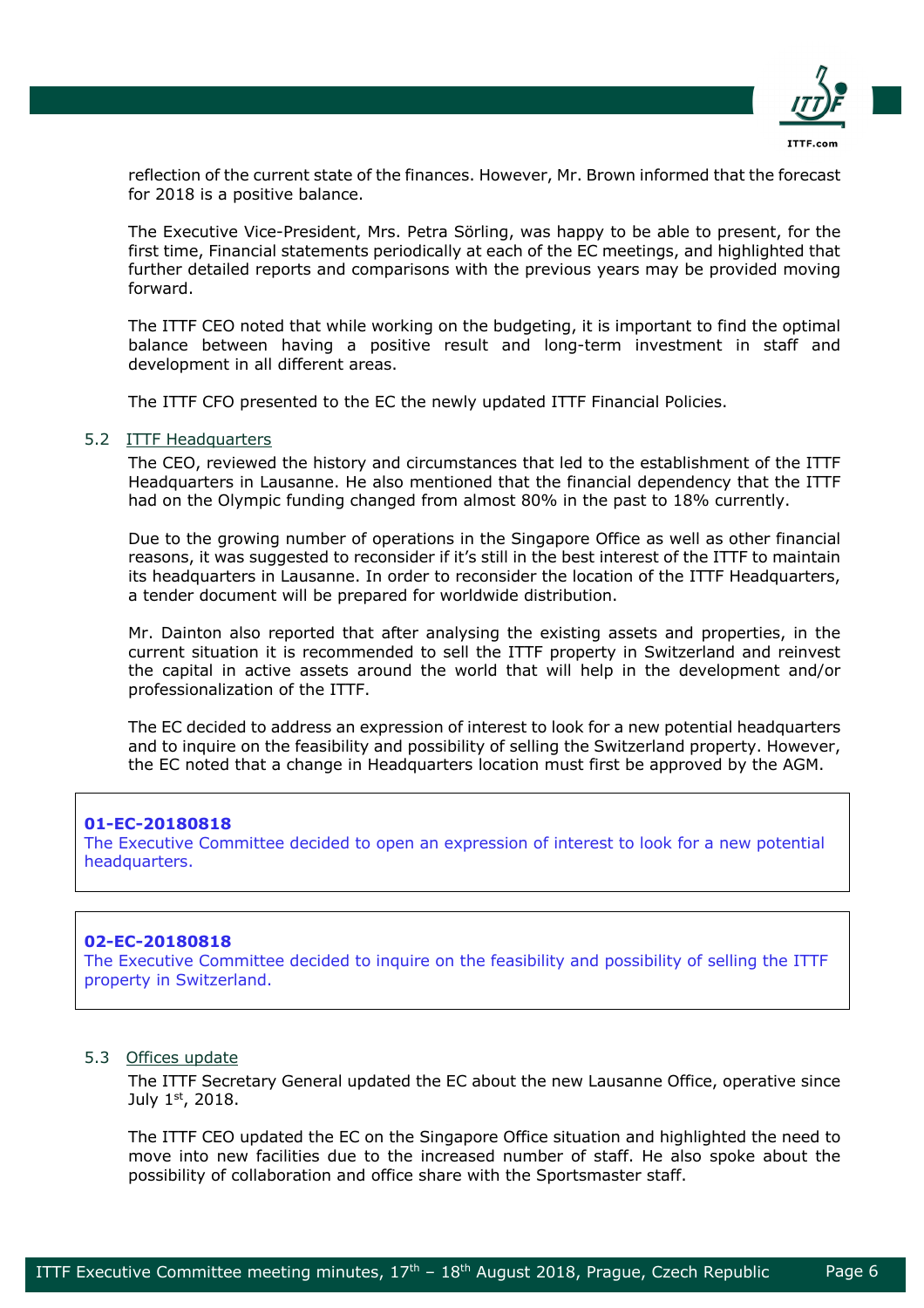

# 5.4 Equipment Committee Research budget

The ITTF Secretary General presented to the EC the request of the Equipment Committee to have a specific budget for research.

The ITTF CFO noted that once a professional staff member is hired as Equipment Manager, it will be within that person's scope to confirm the possibility of establishing available funds and to allocate a budget for Research, not only related to Equipment but also for other areas such as Sport Science.

# 5.5 Application for Personal Honorary Membership

The EC decided that the Chinese Table Tennis Association's application for Mr. Yao Zhenxu to become an ITTF Personal Honorary member should be presented to the 2019 BoD in Budapest with the EC's favourable recommendation.

# **03-EC-20180818**

The Executive Committee decided that the Chinese Table Tennis Association's application for Mr. Yao Zhenxu to become an ITTF Personal Honorary member should be presented to the BoD with the EC's favorable recommendation.

# 5.6 Membership Recognition issues

The Executive Committee was updated on the situation of Libya and on the steps being made for the reinstatement of Kuwait.

### 5.7 Pan American Confederation

The ITTF Secretary General updated the EC on the current situation and the necessary next steps in the process of the establishment of a Pan Am Confederation.

The ITTF CEO stated that Deloitte was managing this process since the 2018 WTTC in Halmstad, and a first draft report of the proposed structure and organization will be presented and distributed moving forward.

# **6. Competition Program**

### 6.1 World Championships update

6.1.1 2019 WTTC Budapest

The ITTF Competition Director, Mrs. Vicky Eleftheriade, reported that the WTTC Commercial agreement has been signed in Qatar, on July  $5<sup>th</sup>$  2018, and that a next inspection is scheduled for August  $19<sup>th</sup>$  – 22<sup>nd</sup> 2018 in Budapest.

Mrs. Eleftheriade advised that following the discussions it seems everything is progressing accordingly and that the 2019 World Tour Hungarian Open held in Budapest in January will be used as a platform to check the operations and technical aspects, on a smaller scale of course. She also noted that a more detailed briefing will be done after the inspection.

The ITTF CEO, Mr. Steve Dainton, announced that Mr. Mounir Bessah will be the key person from the ITTF Staff leading the 2019 WTTC in Budapest.

### 6.1.2 WTTC Bidding process

The ITTF Competition Director, Mrs. Vicky Eleftheriade, informed the EC that the 2021 and 2022 WTTC bidding process was launched in July after the Team Management Meeting in Qatar.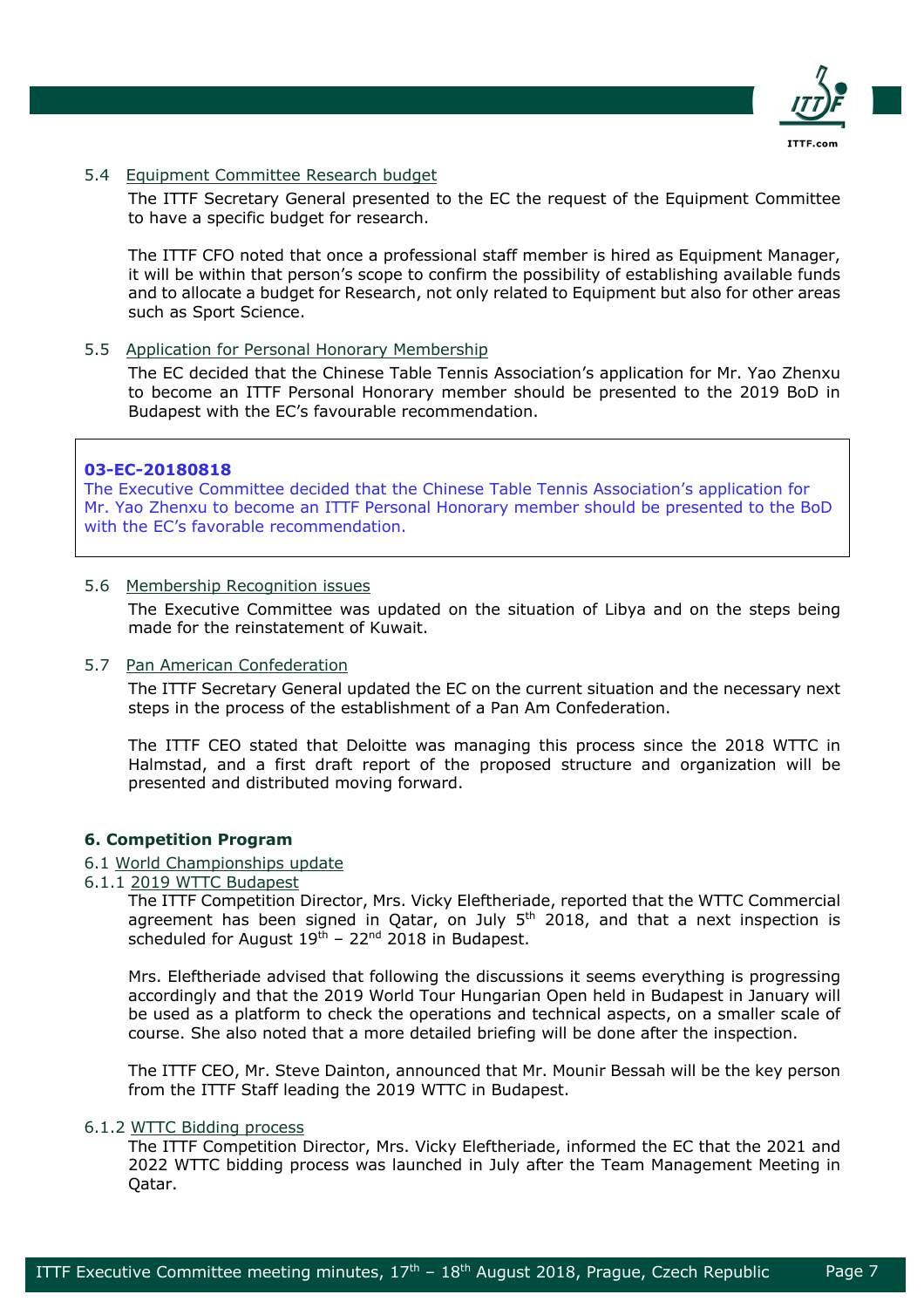

Mrs. Eleftheriade briefed everyone about the stages of the new bidding process which includes the Expression of Interest phase, the Bid phase and Selection phase and the respective deadlines. She noted that reminders announcing each of the stages are scheduled to be sent out periodically.

# 6.2 World Tour Update

The ITTF Competition Director provided an update on the 2018 ITTF World Tours situation, highlighting that the ITTF World Tour average number of entries compared to the maximum number of allowed entries is 110%, which means that most of the events have higher demand than the current capacity. This shows that the decision to change the qualification system to only K.O. from 2019 on was a correct decision because it will allow more entries and ensure top player participation.

She also announced that the 2018 World Tour Grand Finals will be held in Incheon, Korea.

Mrs. Eleftheriade reported that overall the entire process related to the event allocation is finalized more in advance and hopes to improve even more in the future.

She stated that the 2019 ITTF WT events have been confirmed, and Pre-event preparations will start immediately after the hosting agreements have been signed by the end of the year. She also mentioned that the bids for 2020 ITTF WT are intended to be released later this year.

# 6.3 Challenge Update

The ITTF Competition Director provided an update on the 2018 ITTF Challenge Series. She mentioned that as a result of the high demand, a new tier of events named Challenge Plus (top tier of the Challenge Series) had been created, which will offer higher prize money and WR points, and will require better playing conditions and improved marketing and media services.

Mrs. Eleftheriade also reported that the 2019 ITTF Challenge Series bidding process is closed, registering a maximum number of 20 bids and 17 confirmed events (6 Challenge Plus + 11 Challenge regular).

The ITTF CEO, Mr. Steve Dainton, mentioned that it was amazing to receive such a high number of bids, double if comparing to 2018. He also noted it was very positive to have new Local Organizers.

The Executive Vice-President, Mr. Bruce Burton, stated that it is important for the LOC and National Associations to understand that the new ITTF events have a highly competitive standard.

### 6.4 World Cups Update

The ITTF Competition Director, Mrs. Vicky Eleftheriade, gave an update on the 2018 Women's World Cup to be held in Chengdu (28<sup>th</sup> -30<sup>th</sup> of September) and the 2018 Men's World Cups in Paris (19<sup>th</sup> -21<sup>st</sup> of October), assuring that the marketing and competition staff are already following up on their areas.

She also noted that the 2019 WWC (18-20 October) and MWC (25-27 October) will be held in Chengdu and 2019 TWC (6-10 November) will be held in Tokyo.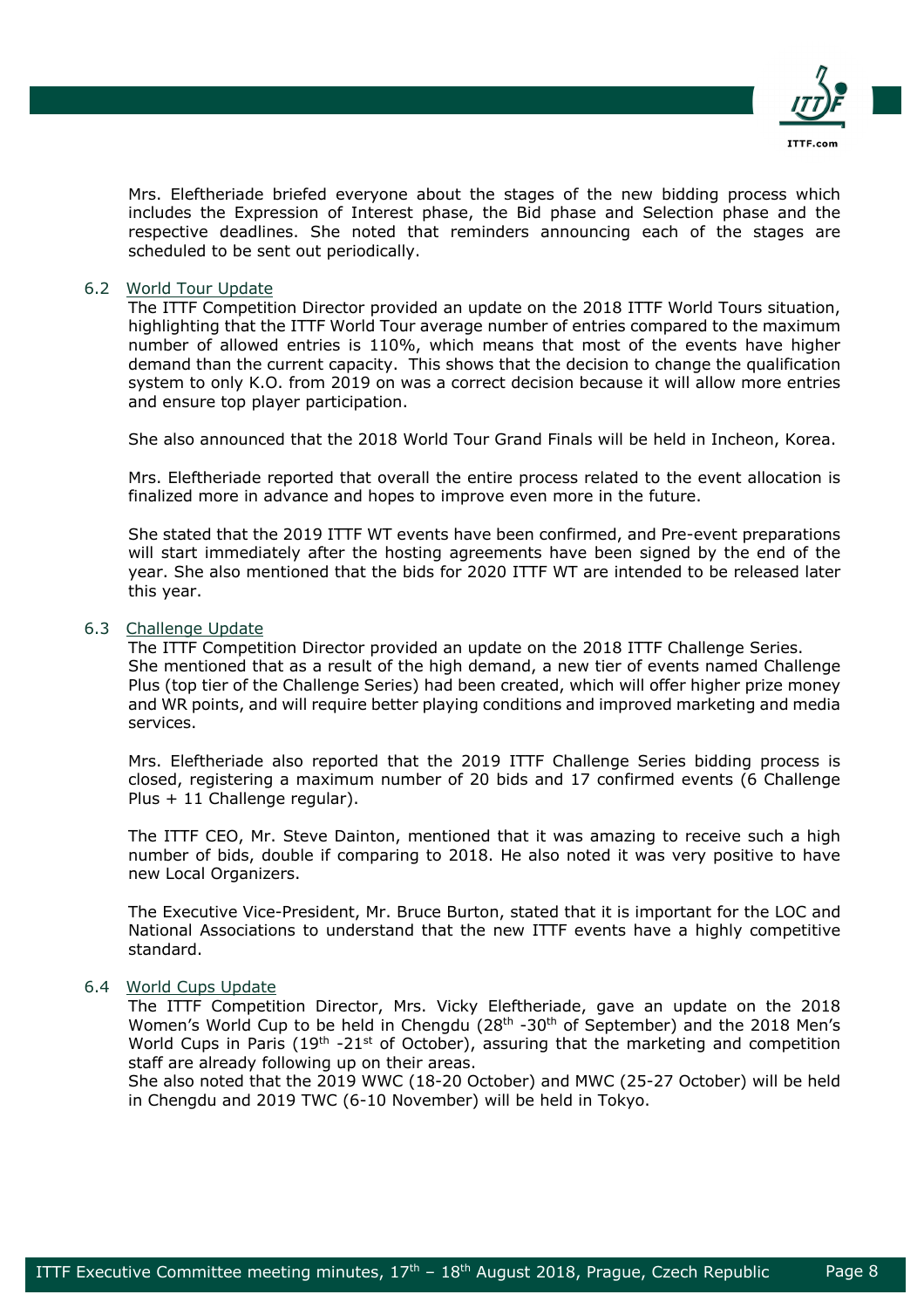

### 6.5 Junior Program Update

The ITTF Competition Director, Mrs. Vicky Eleftheriade, noted that main events like WJTTC, WCC are still pending as they are scheduled for the last part of the year, but the general number of entries is also higher compared to the previous years.

An on-site inspection for the 2018 WJTTC, was made by Mr. Mounir Bessah and Mr. Mohamed Dawlatly and everything seems to be running accordingly, and for the World Cadet Challenge there are ongoing preparations.

Mrs. Eleftheriade reported that the next steps are to finalize the bidding process for 2019 and release the bids as soon as possible for 2020.

### 6.6 Multi-Sport Games Update

# 6.6.1 Tokyo 2020 Olympic Games

The ITTF Secretary General updated the EC on the progress leading up to the Tokyo 2020 Olympic Games, reporting that the IOC confirmed and accepted the slight amendments of the competition schedule following the recommendations of the Marketing Director, Mr. Matt Pound.

He also stated that the future inspections' schedule is under discussion.

The EVP, Mr. Masahiro Maehara, confirmed the hotel for the ITTF Family, which is a very good accommodation option in terms of location.

Mr. Maehara also informed that a proposition regarding the multi-balls playing system will be forward to the OPC for consideration.

The EC recommended that the multi-balls playing system should be used for the 2020 Tokyo Olympic Games.

The EVP, Mr. Bruce Burton, raised the question of the Technical aspect of the event, and it was acknowledged that the Competition Director Mrs. Vicky Elefteriade, will assist the OPC regarding the URC and Anti-Doping selection criteria.

The ITTF Secretary General, also updated on the preparation leading to the 2020 Tokyo Paralympic Games, mentioning that the competition schedule is waiting for the IPC approval.

# 6.6.2 Buenos Aires 2018 Youth Olympic Games

The ITTF Secretary General updated the EC on the progress leading up to Buenos Aires 2018 YOG.

Mr. Calin informed that everything is going according to the plans and that table tennis will have 4 days of live TV broadcast.

# 6.6.3 Mediterranean Games

The EVP, Dr. Alaa Meshref, reported to the EC a series of issues during the table tennis event as part of the Mediterranean Games which had a very low standard comparing to other events and asked if the ITTF can give its input and be involved in a professional way. The Athletes Representative, Mr. Zoran Primorac, emphasized the lack of interest of the top players towards the Mediterranean Games and the fact that a bad representation of our sport during these kinds of events can affect the image of table tennis.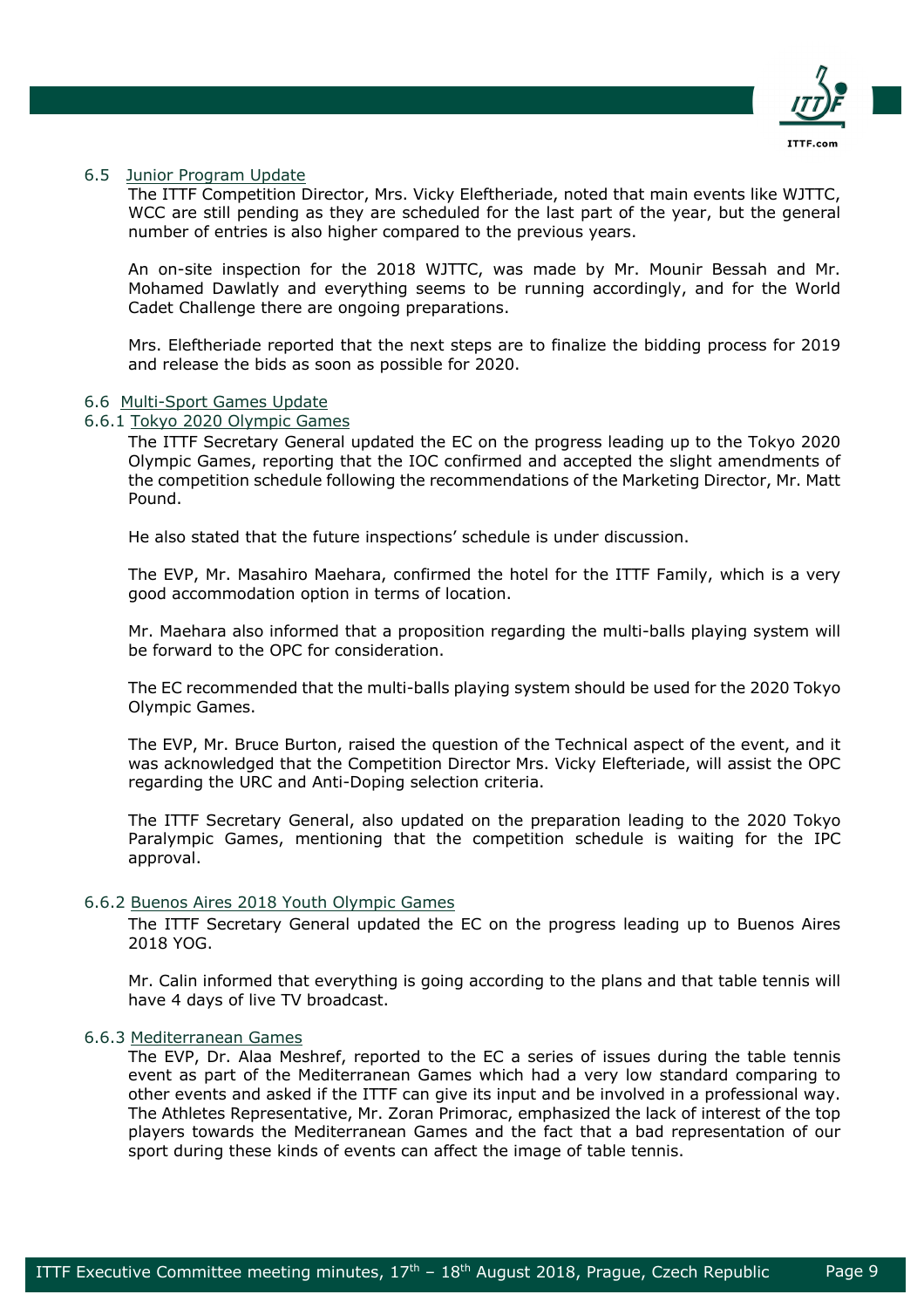

### 6.7 Continental events

The ITTF Competition Director, Mrs. Vicky Eleftheriade, reported that during the four continental events held in 2018 everything went accordingly and the preparations for most of the events scheduled for 2019 are in place.

She noted that one of the next steps is to contact the Continental Federations in regard to the Continental Olympic qualification as nothing has been confirmed until now.

# 6.8 World Veteran Tour (WVT)

The EVP, Mr. James Morris, informed the EC about the WVT Launch Party celebrated on 20<sup>th</sup> of June in Las Vegas and stated that it was very well received by the over 1500 attendees and generated a lot of interest among all stakeholders.

The ITTF CEO, Mr. Steve Dainton, updated the EC on the WVT concept which was intended to be a series of large-scale participation type of events with an attempt at a different approach and multiple stops around the world. He highlighted that the development of such a product was based on the strong interest and many requests to host veteran events.

Mr. Dainton stated that in the future he hopes that the WVT will become a centralized activity that will result into a total integration of its members as part of the veteran players' community. As part of the professionalization of the event structure, the Competition Department is currently working on the WVT business model, directives, website, etc., aiming to have several events included in the WVT in the second half of 2019.

# 6.9 World Veteran Championships (WVC)

The Executive Vice-President, Mr. James Morris, updated the EC on the 2018 WVC held in the Exhibition Centre in downtown Las Vegas and thanked the USATT for the efforts towards a memorable week of Veterans Table Tennis. Mr. Morris confirmed a large number of registered entries and praised the excellent hotel accommodation, proximity, transport and playing conditions, which resulted in high level experiences for all the athletes.

The ITTF President, Mr. Thomas Weikert, emphasized the necessity of scheduling a meeting with the Swaythling Club in regard to the bids for the 2022 & 2024 WVC. The Secretary General was asked to coordinate such a meeting.

The EC agreed that further discussions and negotiations need to be held in the near future in order to formalize an agreement between the Swaythling Club and the ITTF in regard to the WVC rights.

### 6.10 2019 Calendar - Addition of Challenge and Junior events

The Competition Director, Mrs. Vicky Elefteriade, confirmed the addition of the new events on the 2019 Event Calendar.

# 6.11 Continental Para Championships

The ITTF Secretary General confirmed the candidates for the different continental Para Championships in 2019. There are three bidding cities for Asia (from Chinese Taipei, Korea and Thailand) and four for Europe (two from Sweden, and one from Denmark and Spain). On-site inspections will be organized, and a report will be presented to the members of the EC for their consideration.

### 6.12 New World Ranking

# 6.12.1 World Ranking revision

The Executive Assistant and Athletes Manager, Ms. Iulia Necula, updated the EC on the positive impact that the new WR had over the events and general participation.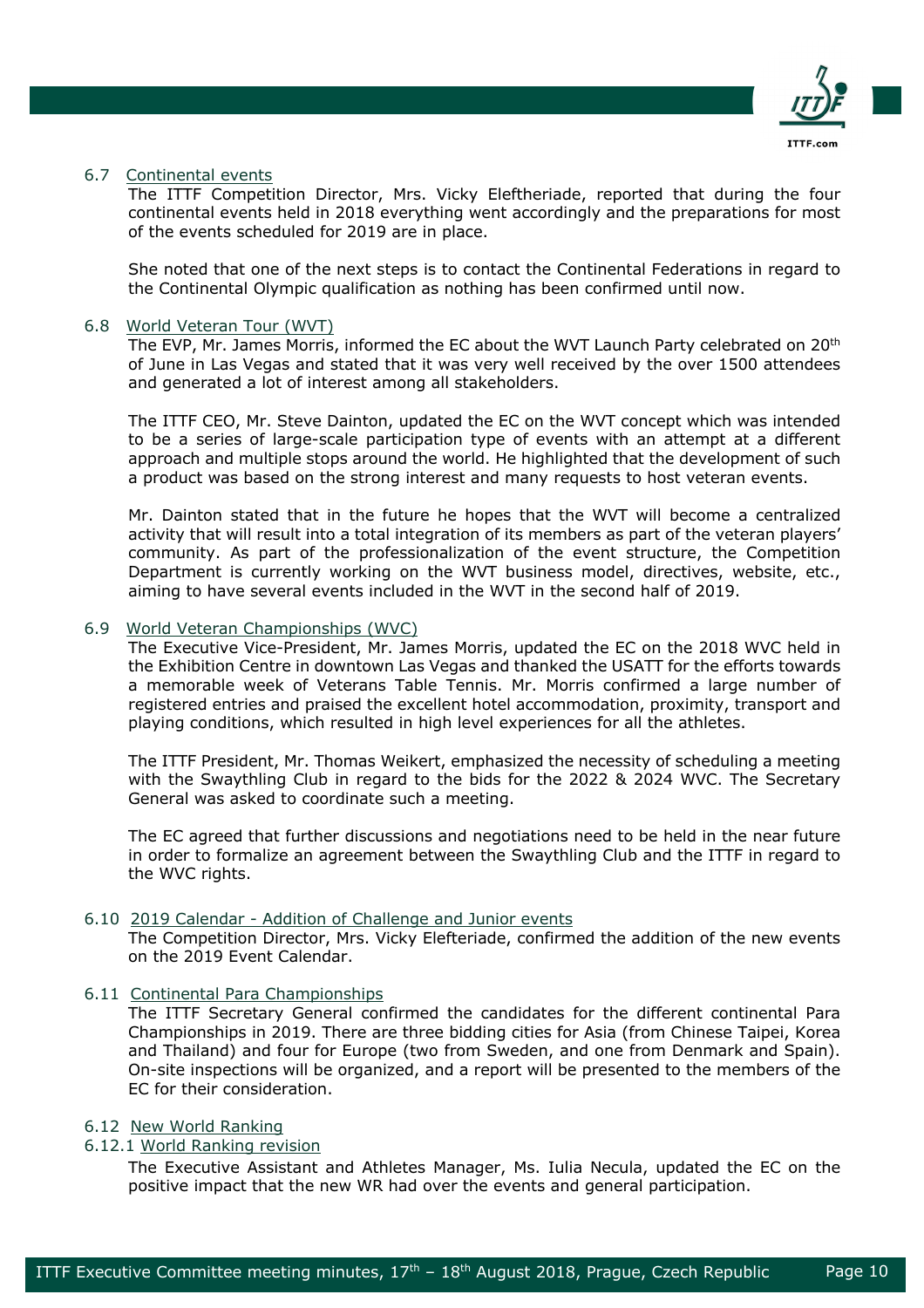

Ms. Necula also informed that the WR working group was currently revising the basic principles and point tables, taking into consideration the analysis of the WR dynamic and the feedback of the stakeholders.

The WR working group's recommendations will then be forwarded to the EC for approval by the end of September. If approved, all the proposed changes will be effective from  $1<sup>st</sup>$  of January 2019 with no retroactive effects.

The AC representative, Mr. Zoran Primorac, warned about the importance of having a final version ready and clearly communicated as soon as possible to ensure no further changes will be done before Tokyo 2020.

# 6.12.2 World Team Ranking

The Executive Assistant and Athletes Manager, Ms. Iulia Necula, advised about the need of the World Team Ranking to be revised according to the agreed formula.

# **7. Marketing and Promotion**

### 7.1 Marketing & Media strategy update

The ITTF Marketing Director, Mr. Matt Pound, updated the EC on the new ITTF Marketing strategy oriented to raise the revenues as much as possible.

He explained that when the commercial rights were bought from TMS at the beginning of 2017, the ITTF inherited a lot of pre-existing deals that will expire at the end of 2020, which will lead to a unique situation and a new commercial rights cycle in 2021.

In the next couple of years, the priority is to develop the 2021 strategy by investing in our sport and products and to ensure the biggest return of benefit by achieving all the objectives set according to the Strategic Plan.

Mr. Pound reported there were ongoing discussions being held with different companies to help the ITTF with the tender process by evaluating the current products and the potential development of these products in order to get the best return on the market.

The EC insisted to Mr. Pound that the best way would be to have an open tender process for finding the company that would help with the 2021 Commercial Rights structure and overall tender process.

He presented the timelines for each of the phases

- Expression of interest of potential partners in this project by the beginning of 2019
- New partners by Q3 and Q4 2019
- January 2020 available on the market for at least one-year time

The ITTF Marketing Director stated that the business models used in the past by TMS should not be used in the future and recommended different business models that will help develop the ITTF's products, ensuring long-term deals and a bigger return.

He highlighted the importance of creating an ITTF vehicle that will draw a clear line between politics and the commercial rights. He also presented the proposed structure of an Institutional Platform with a much wider footprint and market opportunities with the WTTC at its core, and a Professional Platform including WT, Challenge, TTX, WVT as the main assets with the biggest potential towards developing and monetizing.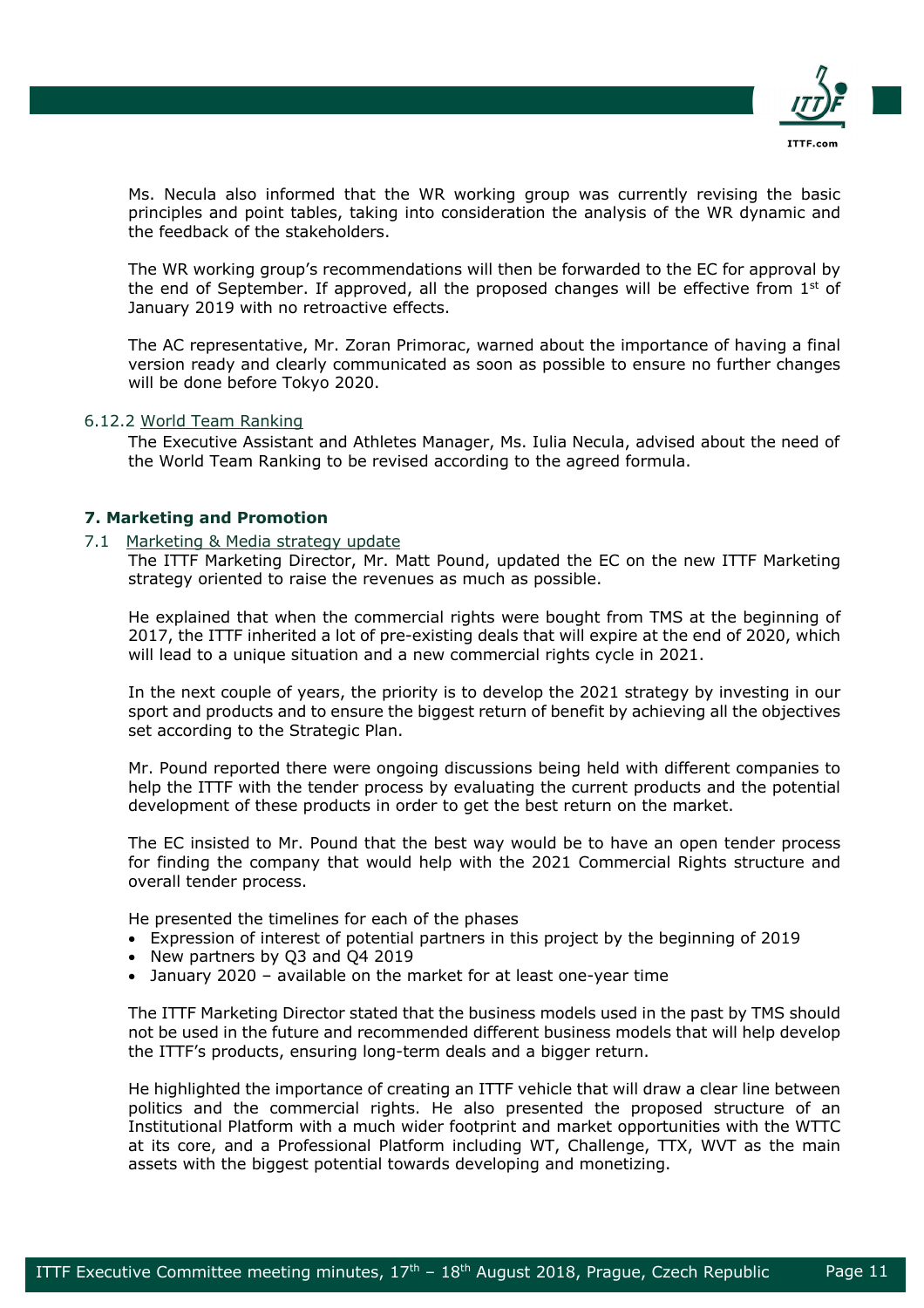

Mr. Pound showed the new philosophy and presented the next steps in the key areas of Media and Marketing:

- Collecting information about the fans in terms of demographic, customer preferences and content and develop a centralized Database.
- Engaging fans through digital and advertising content.
- Enhancing the Players profiles and increasing their visibility.
- 360 degrees Sponsorship and athletes' activation.
- Integrated Communication strategy managed internally from Singapore, with the new Content Manager overseeing all ITTF content ensuring that all key goals are communicated across all departments and all platforms.
- Review of the Commercial Contracts and Hosts, making sure they are in line with the new objectives.
- More intelligent selling strategy, new innovating tools to be used with new people.
- More care and attention towards Sponsors during ITTF events.
- Marketing Implementation at all the events, in line with the key points of the contracts.

The ITTF President, Mr. Thomas Weikert, reminded that everything related to the use of image of the Athletes and sponsor activation should be done properly from a legal point of view.

The ITTF Marketing Director, Mr. Matt Pound, assured that the ITTF Events "Conditions of Participation" form signed by the Athletes covers all the aspects in terms of the use of their image during the ITTF Events. He also stated that in order to increase the available inventory and enhance activations through ITTF platforms, the ITTF secured some of the top players through Players Sponsorship Agreements that guarantee their participation at events and granting image rights and advertising space on their shirts.

Mr. Pound presented to the EC the activation video done for British Airways during the Team World Cup which included the key information of the event and media value and stated that in the future there should be more emphasis on this kind of service.

The ITTF Marketing Director, Mr. Matt Pound, reported to the EC that the 2018 WTTC was a big success, breaking all the social media, digital, and TV audience records and congratulated the Media and Marketing team present in Halmstad as well as the LOC for ensuring a great event. He also stated that the ITTF has a very strong position as the WTTC is not monetized enough and should at least double its profit for 2021.

The ITTF CEO, Mr. Steven Dainton, stated that as a staff working both under TMS and ITTF Marketing this is the first time in which there is a strategic vision about the next commercial cycle. For the new ITTF the priority focus should be on the real opportunity in terms of growth, which comes from 2021.

The ITTF President, Mr. Thomas Weikert, mentioned that there are a few companies that sense the potential growth and are interested in a potential partnership, therefore it's necessary to prepare a proper tender process.

7.2 Continental Commercialization Agreements

The ITTF CEO, Mr. Steve Dainton, reported that there are no further updates regarding this matter since the last EC meeting.

The Continental Commercialization Agreements were already ongoing for North America and Oceania, and Latin America is in the process of implementing the contract after the signing in Halmstad. Europe was also signed in Halmstad and is ongoing.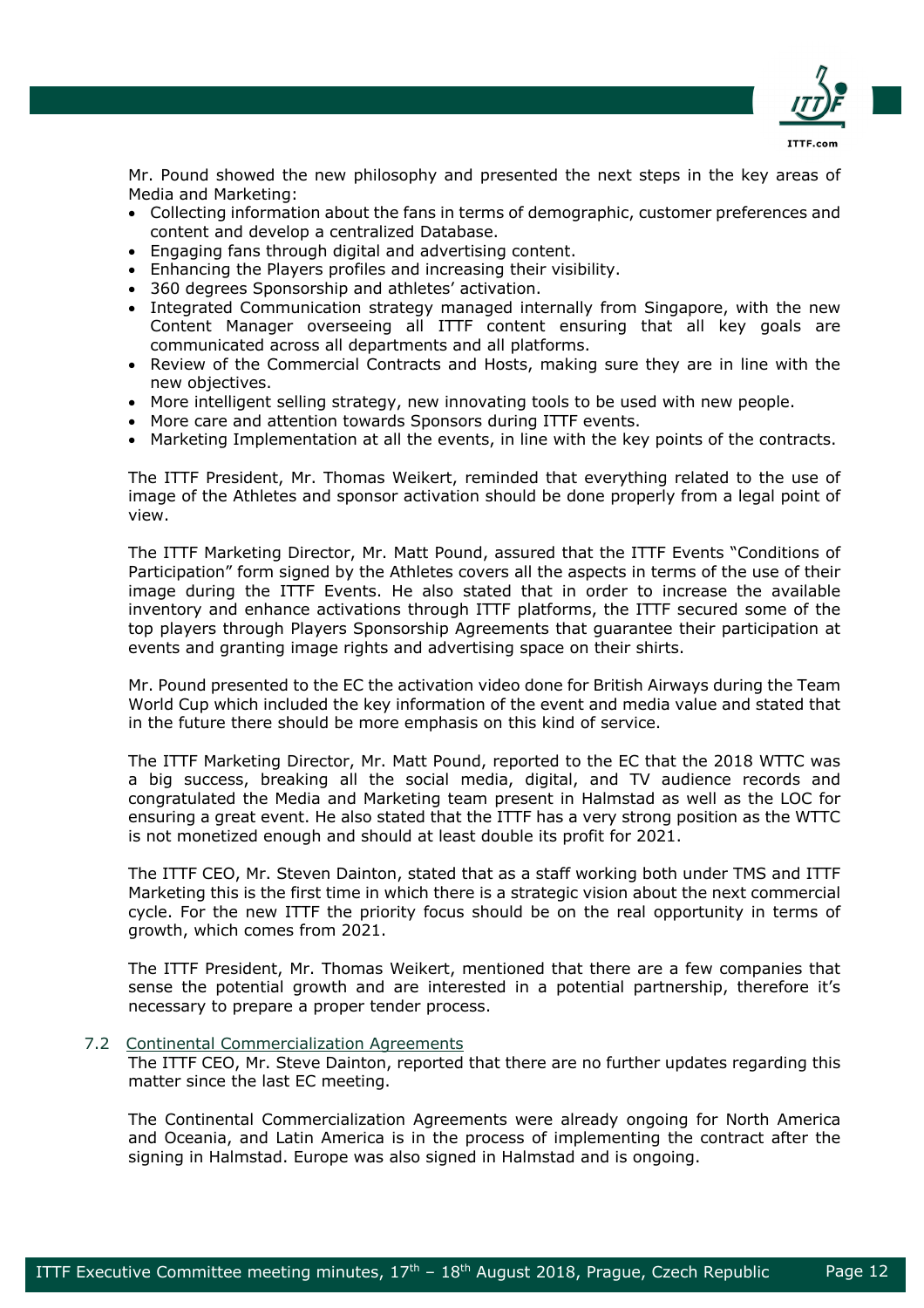

### 7.3 **ITTF Marketing Subsidiary - China Office**

The ITTF CEO, Mr. Steve Dainton, said that from a marketing perspective it is important and very necessary to have an ITTF Operations Office in China. Future updates will be presented once the ITTF Headquarters situation is decided.

### 7.4. Sponsors update

The ITTF Marketing Director, Mr. Matt Pound, updated the EC on the Sponsorship situation, stating that long-term deals including more money and wider event coverage are being negotiated with Liebherr and GoDaddy.

Mr. Pound also informed that there are ongoing discussions regarding more potential events with the new sponsors such as British Airways (2018 Team World Cup) and AIA (2018 WT China Open) that will hopefully result in longer-term partnerships.

The marketing team is continuously working on improving its products and hopefully ITTF and table tennis will become more interesting and provide more value to potential sponsors, which would lead to bigger deals.

### 7.5 Sportsmaster x ITTF Agreement  $-2^{nd}$  July Announcement

The ITTF CEO updated the EC on the Commercial Agreement signed with Sportsmaster for the 2019 - 2020 World Tour, at a higher value that the previous agreement.

Mr. Dainton stated that the signing ceremony was delivered in a professional manner and it accounted for many media representatives and the presence of a lot of sports marketing agencies. He considered that it was a good opportunity to promote the new commercial cycle starting in 2021 and to present the new concept of the Institutional and Professional Platforms that would increase the potential in terms of market value and benefit.

He insisted that this process is necessary to define the role of the National Associations and the reshape of the ITTF products through professionalization of the operations and management.

The ITTF CEO admitted that ITTF would need to take some tough formal decisions in the future but in the current situation, from a marketing perspective, the ITTF has very low prize money compared to other sports that have been blooming in the last years. He also explained that the Event structure is very confusing and hard to understand for all the stakeholders and a new structure that will bring more value is needed.

Following the examples of other successful sports and organizations such as ATP, FINA, IAAF, FIBA, it shows that this kind of professional platform and model is necessary because if we continue to use the current amateur model the risk of an external party doing it themselves increases with time.

The ITTF President, Mr. Thomas Weikert, highlighted the importance of increasing the prize money as the current ones are very low. In line with the financial statements the prize money should be increased by a minimum of 5% for the next year with further efforts in order to increase even more in the future.

# 7.6 ITTF x T2 Events

The ITTF CEO, Mr. Steve Dainton, stated that it was necessary to find a way for the ITTF and T2 to collaborate in the future instead of competing with each other, which would result in a higher investment from Sportsmaster towards the ITTF, as well as developing a new strategy on how to test and improve the WT events in order to accomplish the future objectives and maximize its revenues.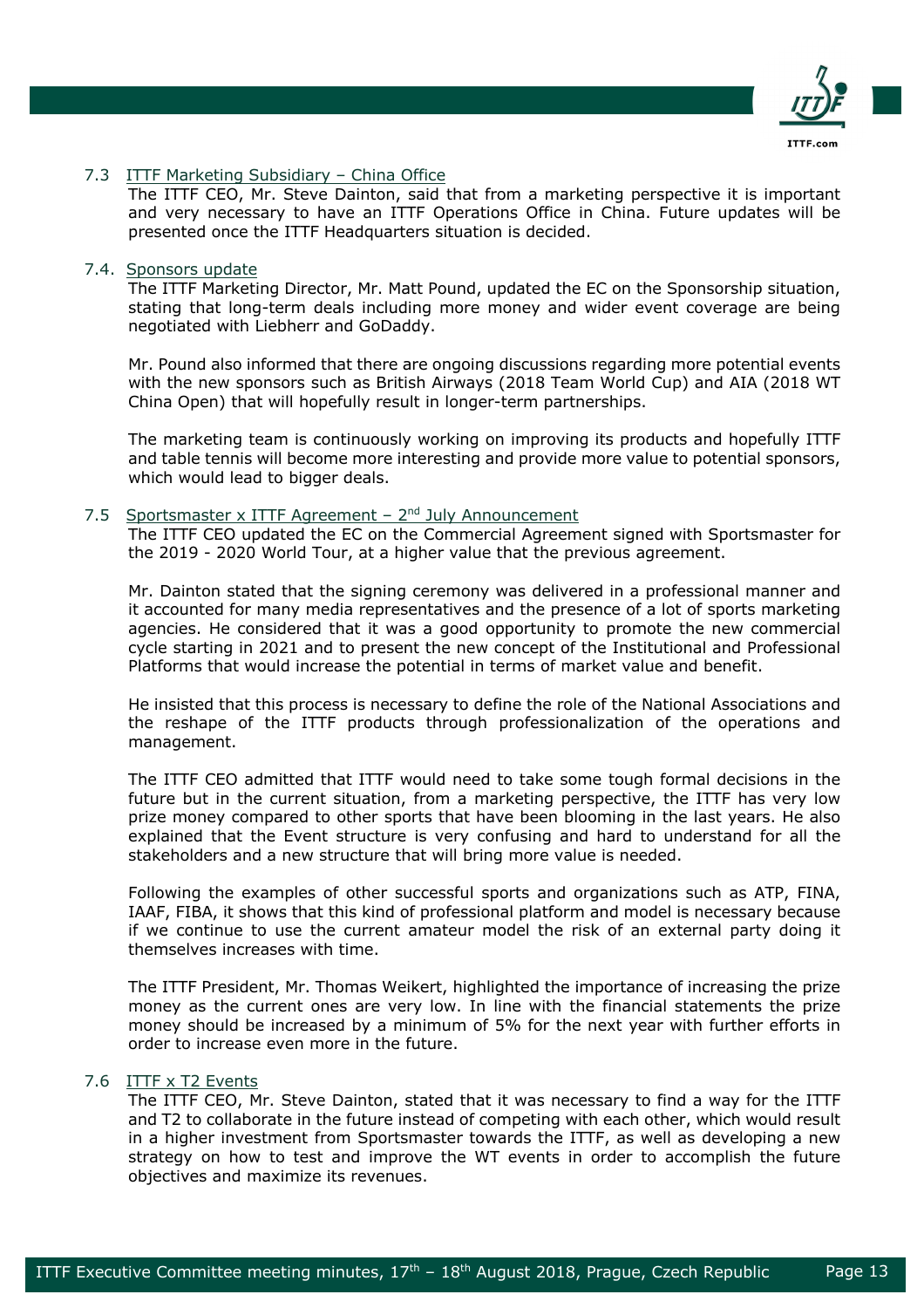

The ITTF CEO advised that a two-day meeting was held in Singapore between the ITTF and T2 regarding the new concept and it was agreed to use these hybrid events, called the Diamond tier, as a laboratory for innovations by integrating new rules, format and playing systems.

Mr. Dainton stated Diamond Tiers will be an incentive for the players by offering a higher prize money per event but will not be considered a part of the World Tour due to the current commercial contracts that fall under the WT umbrella package.

Further discussions are needed in order to finalize the concept and a decision will be taken at a later stage after considering all the facts and elements.

# 7.7 Star Awards

The 2018 Star Awards will be held on 12<sup>th</sup> of December in Incheon, Korea during the WTGF. The Executive Vice-President, Mr. Bruce Burton updated the EC about Nomination and selection panels, mentioning that the only modification would be the Fair Play award, which should be awarded in extraordinary cases and only at the EC members' advice.

# **8. High Performance and Development**

### 8.1 ITTF Centres of Excellence and Continental Development Centres

The ITTF CEO stated that in line with the Strategic Plan, the ITTF will put more emphasis on high performance, therefore additional funding gained from the selling of the Lausanne property would be reinvested in the continents by creating ITTF Centers of Excellence & Continental Development Centres.

Mr. Dainton noted that many members are interested to invest or be a part of the Project and further details will be distributed soon.

### 8.2. Coach Accreditation Scheme Revision

The ITTF CEO updated the EC on behalf of the Director of HPD, Mrs. Polona Cehovin, in regard to the revision of the Coach Accreditation scheme and renewed model with a tendency towards Online and a more interactive e-learning system rather than traditional printouts.

The ITTF President, Mr. Thomas Weikert, emphasized that the Antidoping and Harassment education among players and coaches is very important and further discussions will be held for the development of adequate regulations.

# **9. ITTF Foundation**

# 9.1 Unified Korea

The ITTF President, Mr. Thomas Weikert, updated the EC on the Unified Korea project highlighting the success of the Olympic Day celebrated in Lausanne and all the media interest generated during the 2018 WT Korea Open due to the unified team.

Mr. Weikert praised the hard work and level of commitment of the ITTF Foundation and Korean TTA and informed that further joint participation will be supported by the ITTF with the ultimate goal of having a Unified Korea at the 2020 WTTC in Busan and 2020 Tokyo.

The ITTF President reported that the IOC President personally congratulated him in regard to this Project.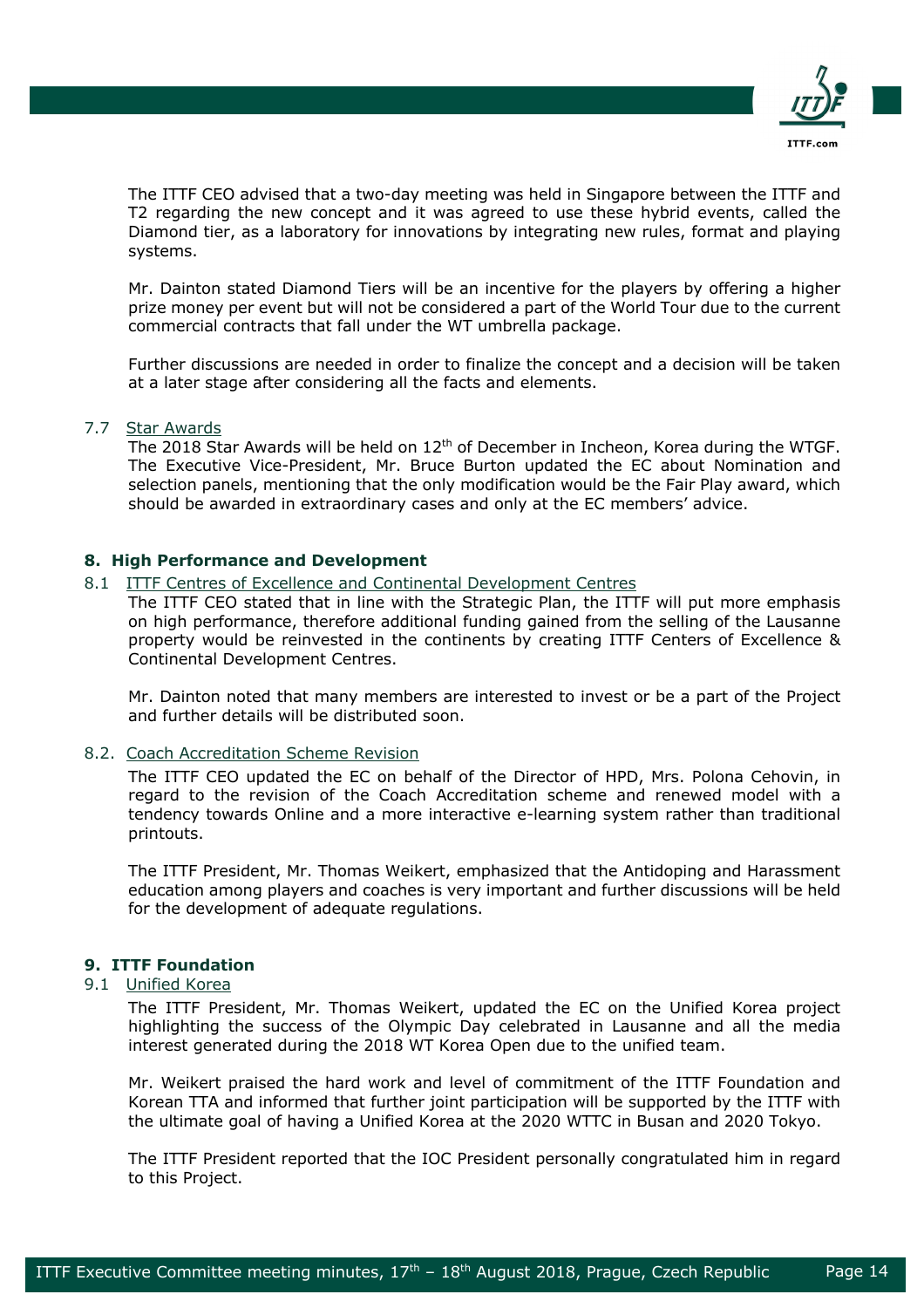

The Executive Vice-President, Mr. Maehara Masahiro, stated that although the promotion of world peace through Table Tennis is a proud and correct movement, it is necessary to respect the event entry deadline and it's very important to regulate the number of entries for team, singles and double pairs ensuring they are the same as for all other NA's.

The Competition Director, Mrs. Vicky Eleftheriade, highlighted the importance of regulating the number of entries at all events where the members and players are participating as Unified Korea.

Following the direction of the IOC, the EC endorses and supports the registration of a mixed pair formed by a North Korean and a South Korea athlete during the 2018 events.

The EC, agreed on the following:

- 1 Unified Korean doubles pairs guaranteed to the doubles events.
- Other Unified Korea doubles pair included as an entry.
- The above has no bearing on the other two countries' entries.

The ITTF Secretary General was given instructions to check with the IOC, the possibility of a Unified Korea Team at the 2020 Tokyo Olympic Games and, based on the answer, the ITTF will consider how to manage its 2019 and 2020 regulations.

# 9.2 Health Promotion through Table Tennis

The ITTF CEO informed the EC that in line with the Strategic Plan statement it was decided to include the health promotion through table tennis as one of the objectives of the ITTF Foundation.

Following the meeting with Mr. Nenad Bach in Halmstad about the studies of the health benefits of table tennis related to the improvement of the patients suffering Parkinson's, it was agreed that a new World Parkinson's Table Tennis Championships project will be included in the ITTF Foundation portfolio.

Further discussions between Mr. Nenad and his team regarding the location and the conditions of hosting of such an event will take place in the near future.

The ITTF CEO stated that in the future more similar projects should be initiated, as, for example, the Alzheimer's World Table Tennis Championships, etc.

### **10. ITTF 100 years commemoration update**

The ITTF Deputy President, Mr. Khalil Al-Mohannadi, presented the idea of the ITTF 100 years commemoration and updated the EC on the meeting that was held in London together with Table Tennis England.

He reported that the discussions with TT England were very positive as they have a special interest of hosting a series of events leading up to 2026 linking it with several other centenary anniversaries.

Mr. Khalil Al-Mohannadi expressed the intention of forming a working group or commission to lead the project. A proposal will be formulated as such at the next EC in Incheon to be further presented at the AGM 2019.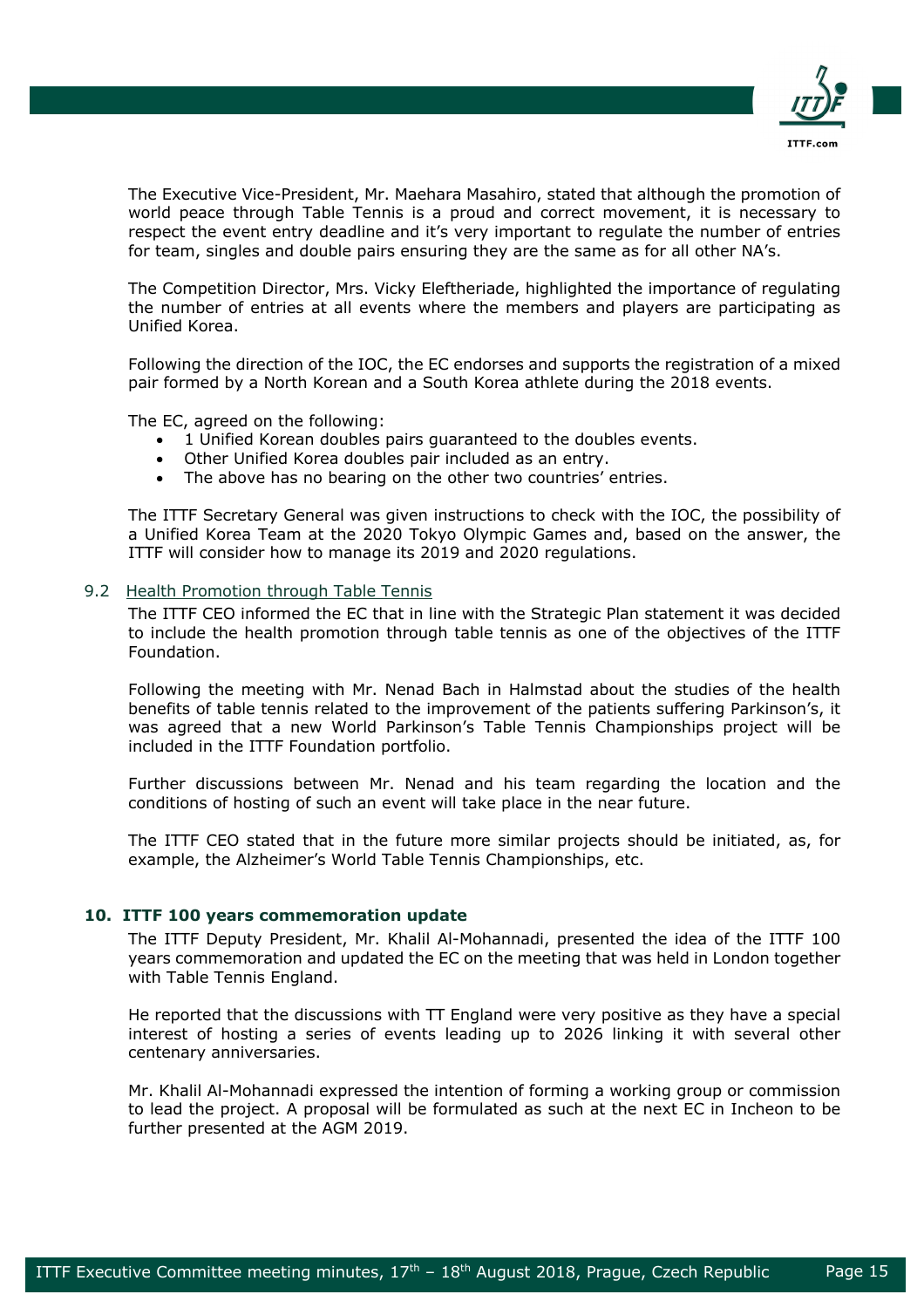

# **11. Any other business**

### 11.1 Match directives

The ITTF Executive Vice-President, Mr. Bruce Burton, presented to the EC the modified URC Directives for Match Officials. He highly recommended that the professionalization of the Officials' directives is a step forward.

Mr. Burton stressed that the World title events should not be used for evaluation and training purposes and it is vital to use only professional officials.

The EC approved the modifications of the URC directives and match directives.

# **04-EC-20180818**

The Executive Committee approved the modifications of the URC and match directives.

# 11.2 Show court Specifications (LED, Logo Size, Lighting system)

The Executive Vice-President, Mr. Maehara Masahiro, presented to the EC different examples where different elements of the show court affect the players during a match.

Mr. Maehara advised that the show court specifications should be clearer and that the Competition Managers on site should check more carefully all the elements linked to the playing area in order to ensure that none of the items affects the visibility or the performance of the players.

The ITTF Marketing Director, Mr. Matt Pound, reported that Marketing directives including the LED specifications and templates are being sent to all organizers, but that LOC's implement it differently depending on the quality of the LED. Mr. Pound also advised that a new company was contracted to work on the lighting system guidelines, which will improve the overall quality.

ITTF CEO, Steve Dainton, recommended to the Marketing Department to make an update of the logo dimensions in the show court and to formulate a new proposal to be presented to the BoD 2019.

### 11.3 International transfers between leagues

The EC agreed that the ITTF should regulate the international transfers between different international leagues.

# 11.4 Ethics Commission case

The Secretary General updated the EC members on the case received by the Ethics Commission. The complainant failed to submit a formal appeal to the EC within the timelines established in the ITTF handbook and consequently, the EC decided to close the case.

The EC decided to confirm the decision of the Ethic Commission.

### **05-EC-20180818**

The Executive Committee decided to confirm the decision of the Ethic Commission since no appeal was received within the established timelines.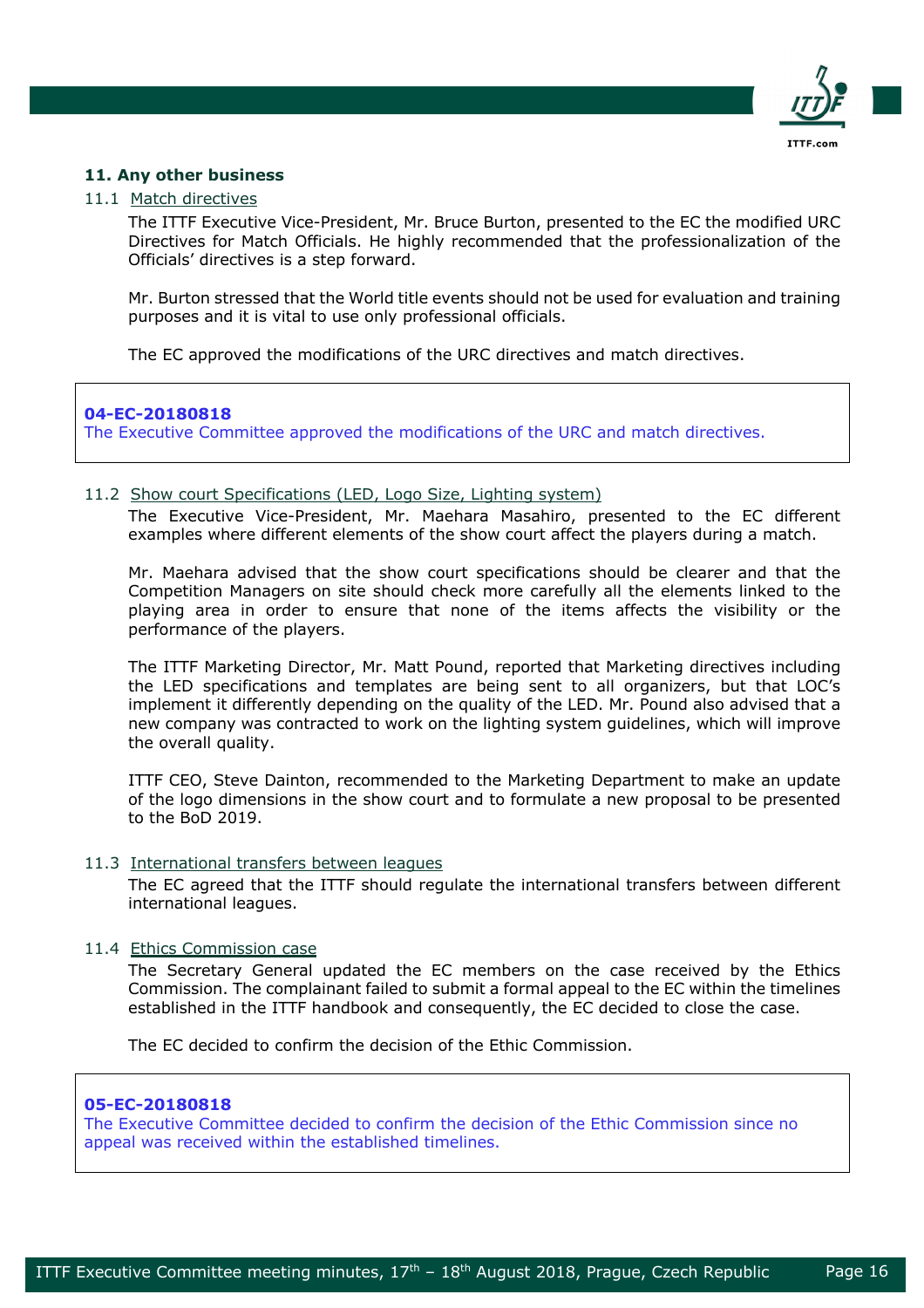

### 11.5 Omar Assar

The EC was informed of the facts that led to the suspension of Omar Assar by the Egyptian Table Tennis Association.

The EC was informed by the Deputy President, Mr. Khalil Al-Mohannadi, about the series of accusations made against him by Mr. Omar Assar.

The EC acknowledged the case and agreed to defer it to the next EC meeting with further considerations of the facts.

### 11.6 Aspire Academy

The ITTF Deputy President, Mr. Khalil Al-Mohannadi, informed the EC about the meetings conducted by himself, together with Mr. Steve Dainton, Mrs. Polona Cehovin, Mr. Raul Calin, Mr. Mounir Bessah, and Ms. Iulia Necula at the Aspire Centre, in Qatar on 5th of July 2018.

Mr. Al-Mohannadi brought to the attention of the EC that Aspire Academy expressed their interest towards a potential collaboration with the ITTF and they are seriously considering becoming one of the centers of excellences in the region.

The Athletes Commission Representative, Mr. Zoran Primorac, stated that it is very important for the ITTF to be associated with a world-wide known Academy such as Aspire and that it would be a very good opportunity for young players to be able to train in such great facilities.

It was agreed that the ITTF High Performance and Development Director, Mrs. Polona Cehovin, and Mr. Zoran Primorac, should conduct further discussions about a potential future collaboration.

# 11.7 TTX Beach Asian Games

The ITTF Deputy President, Mr. Khalil Al-Mohannadi, reported that during the Asian Games held in Jakarta, Indonesia, an Official letter was handed to the President of the Olympic Council of Asia, Mr. Ahmed Al-Fahad Al-Ahmed Al Sabah, asking him to consider the introduction of TTX as part of the Asian Beach Games.

Mr. Khalil Al-Mohannadi reported on the successful series of TTX events organized by the Arab Table Tennis Union in Qatar, Tunisia and Egypt and presented photos from a cruise on the Nile and in front of the Pyramids.

The Executive Vice-President, Mrs. Petra Sörling, also reported about the success of the TTX event held in Sweden and the positive feedback of all participants.

### 11.8 Visit to Moscow

The ITTF President, Mr. Thomas Weikert, updated the EC regarding the visit he and the ITTF Secretary General made to Moscow and the meeting held with Mr. Igor Levitin about how to cooperate for the benefit of table tennis and its development in Russia and Europe in particular, as well as about the ITTF Foundation.

### 11.9 Players withdrawal at major ITTF events

The Executive Vice-President, Mr. James Morris, expressed his disappointment and concern about the cases where the Top players withdrew from Major events. He stated that the withdrawal of the Chinese players from the Australian Open over the past 2 years had a huge impact on the event finances and sponsors.